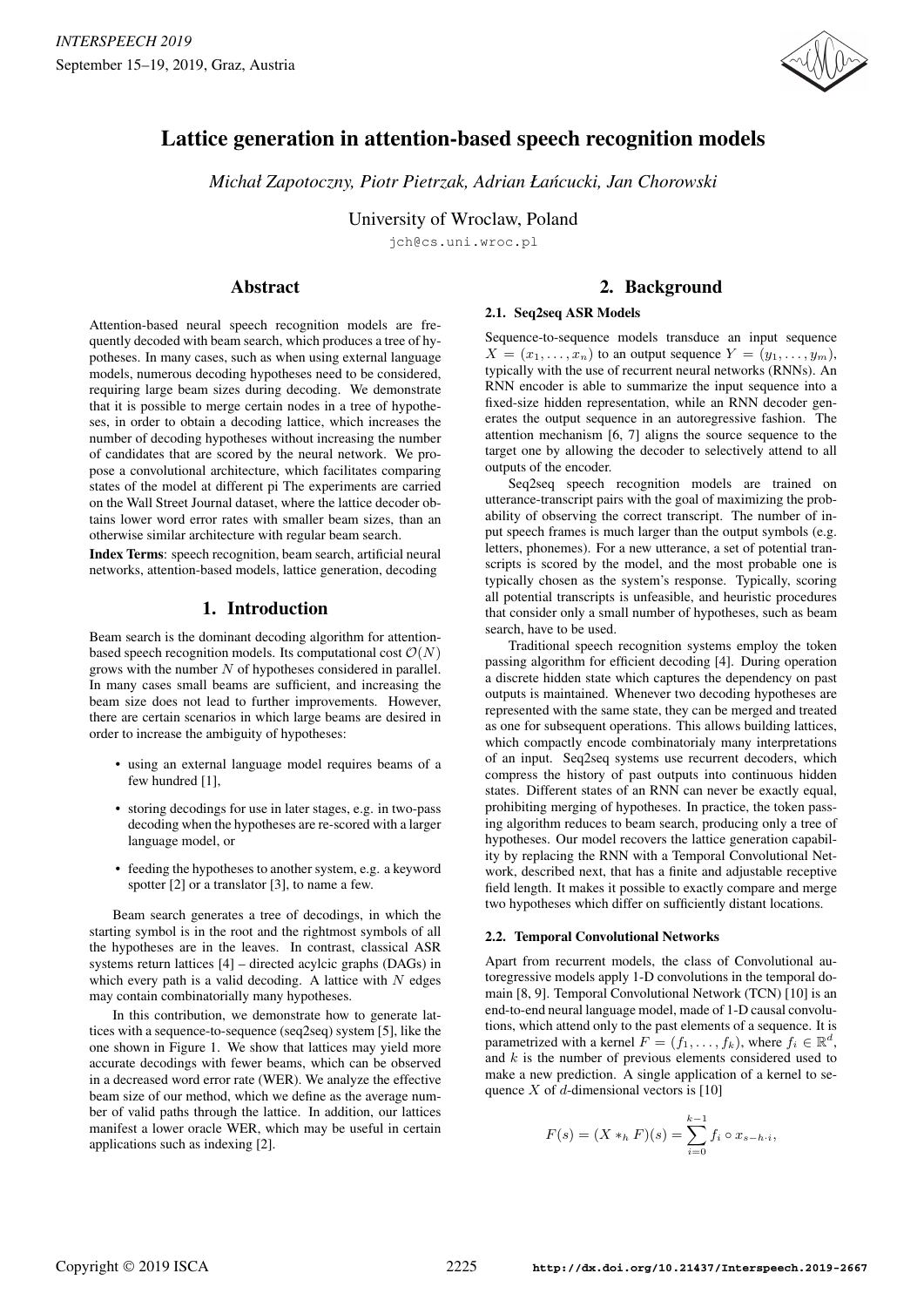

Figure 1: *A sample decoding lattice generated with the proposed algorithm. During beam search, nodes in the hypotheses tree can be heuristically merged, based on the state of the model. The lattice is shown truncated for clarity.*

where  $\circ$  denotes element-wise product, and h is the dilation of the convolution.

TCN stacks causal convolutions with increasing dilation and residual connections, padding the input sequence when necessary. Thanks to the dilations, the receptive field of a TCN can grow exponentially with the depth of the convolutional stack. By controlling the depth and the dilations of the network one can precisely set the receptive field of the network, ensuring that sufficiently distant inputs do not influence the output of the model.

## 3. Using TCNs in Seq2seq Models

We now describe how to employ the TCN decoder in an attention-based seq2seq system. The main changes concern the addition of a location specific attention mechanism. By design, the TCN decoder has a finite receptive field length. This implies that its behavior is the same for two sequences with same suffixes. To disambiguate between two repetitions of the same passage, the attention mechanism has to track its position in the source sequence.

The details of our seq2seq model are as follows. It combines a standard encoder with a TCN decoder endowed with an attention mechanism. Let  $H = (h_1, \ldots, h_N)$  be the output of the encoder. The initial step of every decoding iteration is to calculate the new model state  $c_t$ 

$$
c_t = TCN(emb(\hat{Y}_{t-h}), \dots, emb(\hat{Y}_{t-1})), \tag{1}
$$

where *emb* is the embedding of characters, and  $\hat{Y}_t$  is the network's output at time  $t$ . Then, attention mechanism is computed using encoded frames  $h_i$ , decoder state  $c_t$ , and previous attention history  $(a_1, \ldots, a_{t-1})$  as

$$
e_{t,i} = v^T \tanh(Uh_i + Vc_t + w_t^i),
$$
  
\n
$$
a_t = \text{SoftMax}(e_t),
$$

for  $i = (1 \dots N)$ , where  $U \in \mathbb{R}^{d_{att} \times d_{enc}}$ , and  $V \in \mathbb{R}^{d_{att} \times d_{hid}}$ .

Every  $w_t$  is computed by applying a 1-D convolution with kernel  $K \in \mathbb{R}^{d_{att} \times k}$  over the attention history  $(a_1, \ldots, a_{t-1})$ . The kernel is calculated with a linear projection  $K = \overline{K}c_t$ . Padding with zeros and truncating is applied where necessary. The attention mechanism linearly projects each input frame  $h_i$ using a matrix  $U$ , then compares it with a linear transformation the last hidden state of the decoder,  $V c_t$ . This allow the model to select all frames containing information relevant at the moment according to TCN.

Since TCN has a limited memory, it cannot discern between repetitions of the same sounds. Location-specific attention, expressed with  $w_t^i$ , captures the idea that the attention head should move forward, based on the state of the language model. This motivates applying a convolutional operation to the sequence  $a_{t-1}$ , where the kernel of the operation depends on  $c_t$ . Due to the monotonicity of the speech/transcript alignment, we assume that the weights can only be moved forward, and by no more than a constant distance  $k$ . Lastly, local attention keeps the model from looping on repeated segments (see Section 4.3 for details).

Finally, the attention scores are used to compute glimpses  $g_t = \sum_{j=1}^{N} a_{t,j} h_j$ , which are then fed to a fully connected layer together with the model state  $c_t$ 

$$
p_{acoustic} = SoftMax(FC(g_t, c_t)),
$$
\n(2)

where  $p_{acoustic}$  represents a probability distribution over output symbols.

#### 3.1. Beam search decoding

A beam search decoder with beam size  $b$  maintains a tree of  $b$ hypotheses of length  $t - 1$  at any given time t. It extends each of them with every possible symbol from the alphabet  $\Sigma$ , generating  $b \times |\Sigma|$  new hypotheses of length t. The most probable b hypotheses are retained, and the rest is discarded. Upon encountering the end-of-sequence token, a hypothesis is moved to the final set of hypotheses.

Transcripts are scored by multiplying probabilities of their symbols, and decoders tend to favor shorter paths as a side effect. In models equipped with the attention mechanism, longer transcripts can be promoted with an additional coverage score [1]. Let  $A \in \mathbb{R}^{m \times n}$  be the matrix of attention scores, with its element  $a_{t,i}$  denoting attention score for the *i*th encoder output at time  $t$ . The coverage counts the number of frames which received a cumulative attention higher than  $\tau$ , and promotes transcripts that explain many frames of the input

$$
cov(A) = |\{a_{t,i} : a_{t,i} > \tau\}|.
$$

Moreover, we employ an external language model, yielding the following decoding score of an candidate output  $y$ :

$$
s(y) = -\log p_{\text{acoustic}}(y|x) - w_1 \log p_1(y) + w_{\text{cov}} cov(A),
$$

where  $w_{lm}, w_{cov} \in \mathbb{R}$  are the weights of the external language model and attention coverage, and  $p_{lm}$  is the probability assigned by the language model.

#### 3.2. Generating Lattices by Merging Hypotheses

Algorithm 1 illustrates our lattice construction routine. It is similar to beam search with the main difference that, for every processed node, it checks whether it can be contracted with any of the existing nodes in the lattice. Through these contractions, the lattice structure emerges.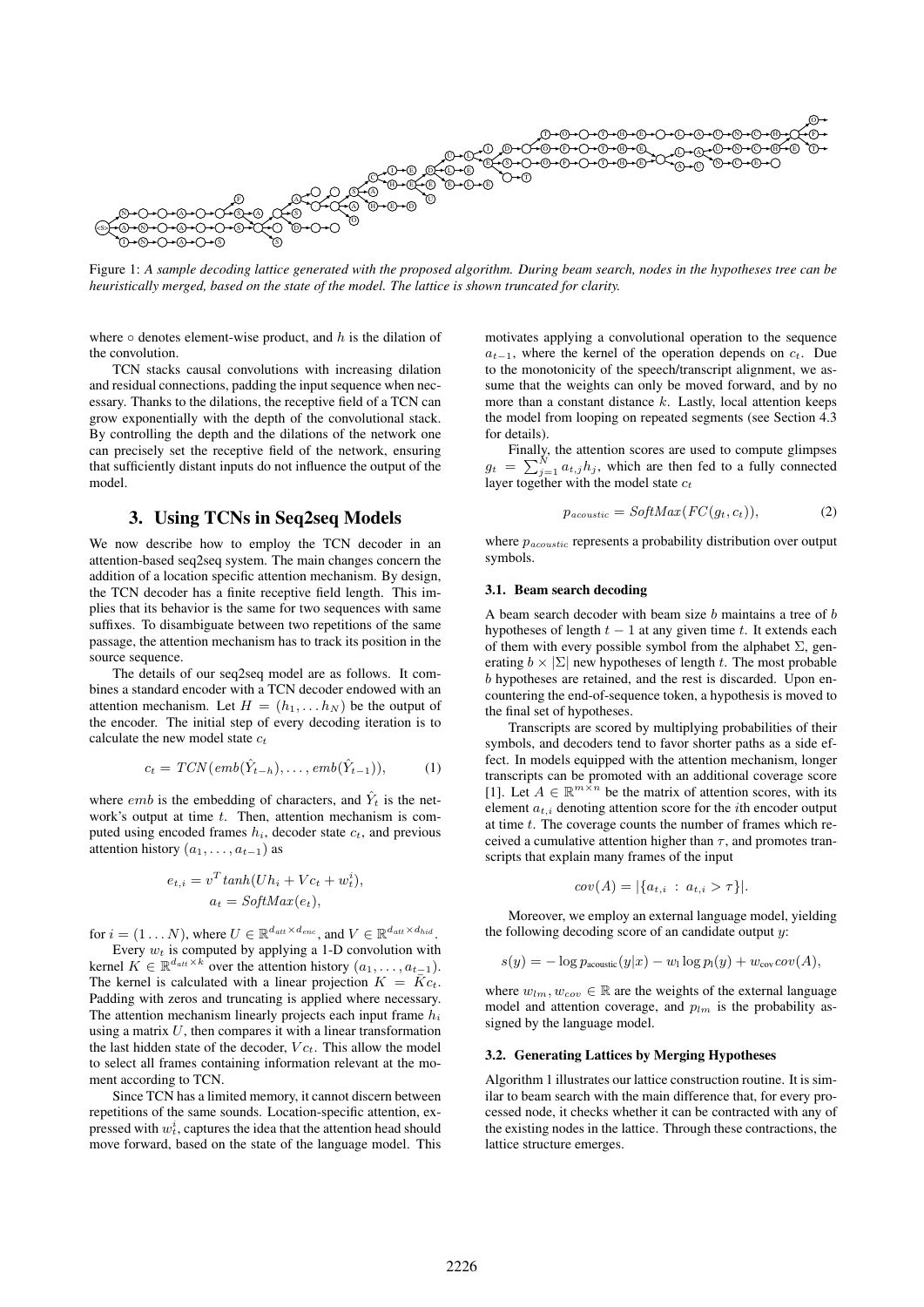Algorithm 1 Lattice generation

for  $t \in 1, \ldots N-1$  do  $hypotheses[t] \leftarrow NEXT\_LETTER(hypotheses[t-1])$  $hypotheses[t] \leftarrow TOP_K(hypotheses[t])$ for  $b \in$  hypotheses[t],  $l \in$  lattice do if CONTRACTIBLE $(b, l)$  then if  $\text{SCORE}(b) < \text{SCORE}(l)$  then hypotheses  $\leftarrow$  hypotheses  $- b$ else lattice ← lattice +  $b - l$  – DESCENDANTS(l) else lattice ← lattice + b

The state of our model during decoding is a tuple  $(c_t, a_t, l_t)$ of states of the TCN, the attention mechanism (i.e., the frames selected during the previous step), and the external language model, respectively. The function CONTRACTIBLE in Algorithm 1 implements the conditions for contracting two nodes. Simply put, it requires the model states in both nodes to be equivalent, which means that the states of TCN, attention and the language model all have to be equivalent.

The states of the language model and the TCN are discrete. They depend on the recent emission history and can be compared precisely. Should we use an RNN in place of the TCN, the hidden states would have to be matched approximately with a similarity function.

The state of the attention mechanism consists of the weights assigned by the attention mechanism to the frames of the utterance at the previous timestep. We define the similarity between two sets of attention weights  $a$  and  $a'$  as

$$
sim(a, a') = \sum_{i=0}^{N-1} min(a_i, a'_i).
$$

Because  $\sum a = 1$ , it follows that  $sim(a, a') \in [0, 1]$ . Two sets of attention weights are equivalent if  $sim(a, a') > 0.8$ .

### 4. Experiments

We carry out our experiments on the Wall Street Journal (WSJ) dataset, with a typical split into *Si284*, *Dev93* and *Eval92* train, dev and test sets. During decoding, we use the extended WSJ trigram language model [11]. We train our models using Adam optimizer [12] with learning rate 0.0004. To combat overfitting, we apply regularization by injecting Gaussian weight noise with  $\sigma = 0.2$  for the encoder and  $\sigma = 0.02$  for the decoder.

The encoder is composed of a stack of 2-D convolutional layers with kernel size 7x7, 32 features, hard *tanh* activation over the range [0, 20] and Batch Normalization [13]. The strides are  $1 \times 2$  and  $3 \times 1$ , respectively. Convolutional layers are followed by 4 BiLSTM layers with 320 units in every direction, outputs of which are added.

The decoder uses TCN with hidden state of size 384, kernel size  $k = 3$ , and 2 levels of dilation with  $h = (1, 2)$  which results in a receptive field length of 7 characters. The attention has hidden size 64 and uses kernel of size 32. Through preliminary experiments, we have set the weights of the coverage and language model to  $w_{\text{cov}} = 0.8$ ,  $\tau = 0.25$ , and  $w_1 = 0.75$ . Lastly, local attention masking was set to  $[-10, 50]$ .

We provide the source code of our implementation at https://github.com/chorowski-lab/ pytorch-asr.

Table 1: *Decoding WER (%) on the WSJ dataset with the standard beam search (Beam), and the proposed algorithm (Lattice). Both models use the extended trigram language model [11].*

|           | Eval <sub>92</sub> |         | Dev93 |         |
|-----------|--------------------|---------|-------|---------|
| Beam size | Beam               | Lattice | Beam  | Lattice |
| 1         | 14.20              | 14.20   | 17.87 | 17.87   |
| 2         | 10.42              | 10.12   | 13.71 | 13.44   |
| 5         | 8.29               | 7.83    | 11.83 | 11.67   |
| 10        | 7.55               | 7.44    | 11.23 | 11.02   |
| 20        | 7.39               | 7.16    | 10.64 | 10.51   |
| 35        | 7.20               | 7.05    | 10.44 | 10.19   |
| 50        | 7.14               | 7.00    | 10.34 | 10.13   |
| 70        | 7.16               | 7.12    | 10.34 | 10.12   |
| 100       | 7.16               | 7.14    | 10.21 | 10.09   |
| 150       | 7.16               | 6.98    | 10.09 | 10.12   |

#### 4.1. Decoding with Generated Lattices

We first compare out lattice decoder with the standard beam search decoder, using the same underlying model trained on the WSJ corpus. The results on the *Dev93* set are shown in Table 1, and as WER curves in Figure 2. Our lattice decoder shows similar performance to the beam search decoder with a  $3\times$  smaller beam (50 vs 150). In the tested setting, it yields lower error rates for beam sizes ranging from 20 up to 150. Both methods are equivalent for beam size 1, hence no noticeable gains are visible for small beam sizes. Conversely, wide beams do not bring any improvements, as they lead to collecting less favorable hypotheses.

### 4.2. Decoding with an Oracle

In order to estimate how thorough a given set of hypotheses is with respect to the ground truth transcript, we search for the closest hypothesis to the ground truth in a given decoding lattice or a tree. For ordinary and lattice decoders, we score similarity of their hypotheses to the ground truth with WER, and report the average number of hypotheses generated for a given beam



Figure 2: *WER curve (evaluated on Dev93 WSJ subset) when decoding with different beam sizes*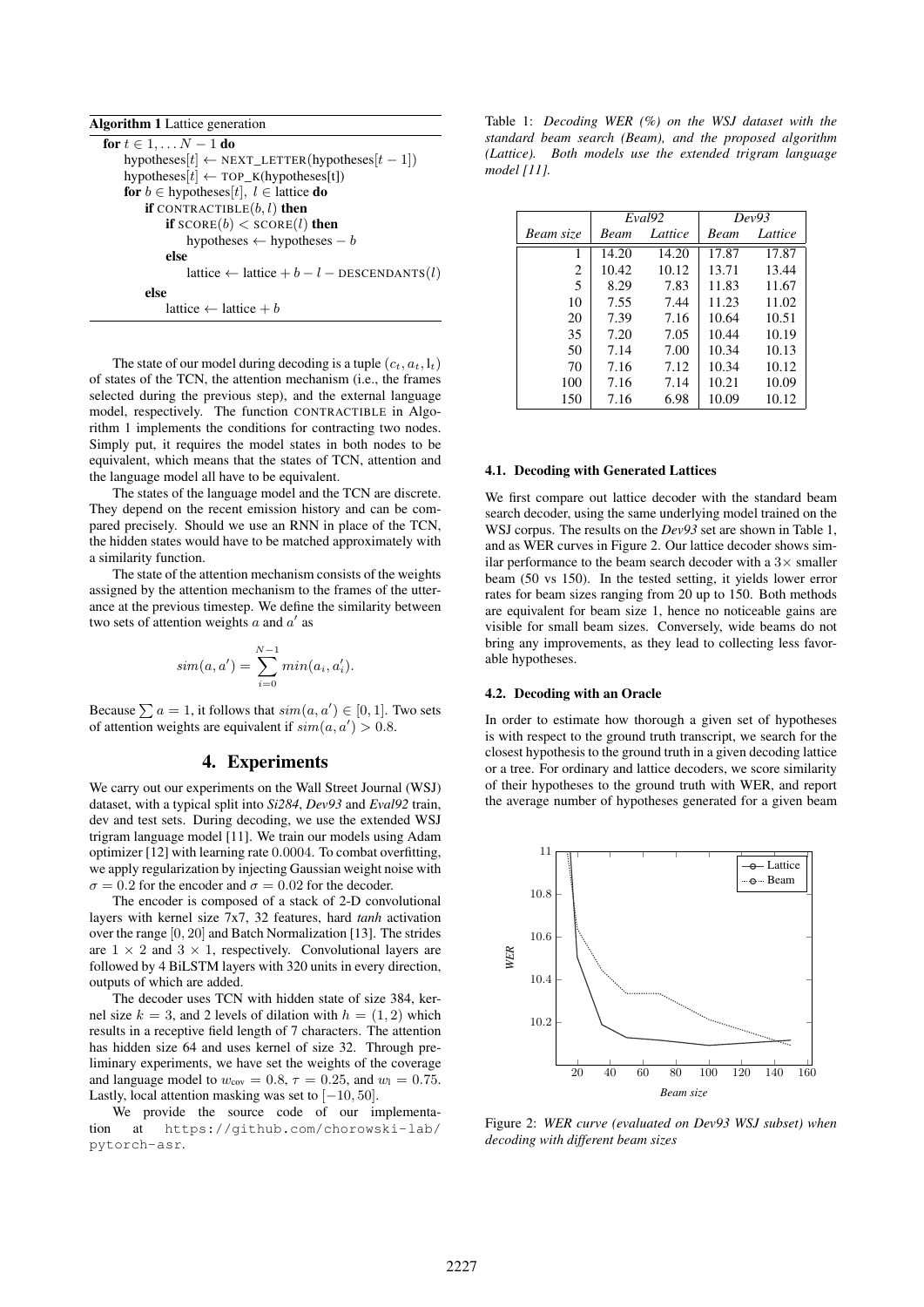

Figure 3: *Attention weights during decoding. Left: A transcript concatenated with itself. Thanks to the local attention component, the model is able to differentiate between identical segments located at different points in time. Right: Attention weights for two transcripts, one of which has a randomly perturbed segment (in gray). Weights align perfectly, creating an opportunity for contraction of hypotheses.*

#### size (Table 2).

Table 2: *Oracle WER computed over hypotheses found with beam search and lattice search. Lattices encode combinatorially many hypotheses and often contain a hypothesis which is closer to ground truth than the one found using beam search. The results are averaged over WSJ Eval92 set utterances.*

| Beam size | Beam | Lattice | $#Hvps$ in lattice |
|-----------|------|---------|--------------------|
|           | 10.8 | 9.6     | 5.98               |
|           | 7.7  | 5.8     | 231.53             |
| 10        | 6.1  | 4.67    | 12707.75           |

#### 4.3. Node Contractions

The TCN-based decoder has a fixed-size receptive field, which limits the number of past characters it can attend to. We found that too large receptive fields inhibit contractions of nodes in the hypotheses tree, while too narrow fields interfere with the language model. However, if two identical strings of characters in the transcript are distant, the model could fail to discern between them and merge their corresponding nodes in the lattice, resulting either in dropping the text between the repetition or in a cycle. We demonstrate that this is prevented by the local attention mechanism.

For a given test utterance-transcript pair  $(x, y)$ , we have concatenated it with itself creating  $(xx, yy)$ . Figure 3 (left) shows decoding of this utterance. While decoding different copies, the attention mechanism focuses on the corresponding copy of the input, resulting in low sim score.

To investigate the function which recognizes possible contractions in the lattice, we devise the following experiment. For a given transcript  $Y$  from the test set, we randomly perturb its segment  $Y_{t_1:t_2}$  which is wider than the receptive field of the TCN. We replace characters in the segment at random to create a corrupted  $\tilde{Y}$ . We then decode the model using both transcripts, and record its attention weights (Figure 3 right). The attention weights over the perturbed segment are visibly dispersed. The segment is longer than the 7 character long receptive field of the model. However, it is able to recover completely, yielding the exact same attention weights as in the original transcript in a few steps after  $t_2$ . Thus, if those were two diverged transcript within a one lattice, they would be contracted.

### 5. Related Work

A number of deep neural models successfully replace recurrent neural networks with convolutional ones. For instance, [8, 14] construct strong language models. In [9], a full seq2seq model is realized through convolutions. However, it does not include the attention mechanism.

Related to our work is the model described in [15]. It uses a single encoder and two decoders: one trained with Connectionist Temporal Classification [16], and one using attention. The model has the capability of generating lattices using the latter decoder, and composing them with lattices from the former one.

Our work is similar to [17], where the speed-up in beam search is achieved by predicting ahead its future outputs. This technique could potentially be combined with our lattice decoding in order to further improve the results.

### 6. Conclusions

In this paper we have proposed a decoding algorithm for attention-based ASR models. The approach build on beam search and generates lattices through heuristical node contractions. we have replaced the recurrent network in a seq2seq decoder with a convolutional one whose outputs depend on a fixed size history. This allowed merging hypotheses by contracting nodes during beam search to generate lattices, which increases the actual number of considered decodings. Compared to regular beam search, our method can use smaller beams, while getting similar WER, speeding up the decoding. In addition, the method has a smaller oracle WER, meaning that the best transcripts in the lattice is consistently closer to the ground truth than in the case of regular beam search. This property might be useful when not a single transcript, but a wider set of hypotheses is desired, e.g. in audio indexing or translating systems.

#### 7. Acknowledgments

The authors thank Polish National Science Center for funding under the Sonata 2014/15/D/ST6/04402 grant and to the PLGrid project for computational resources on the Prometheus cluster.